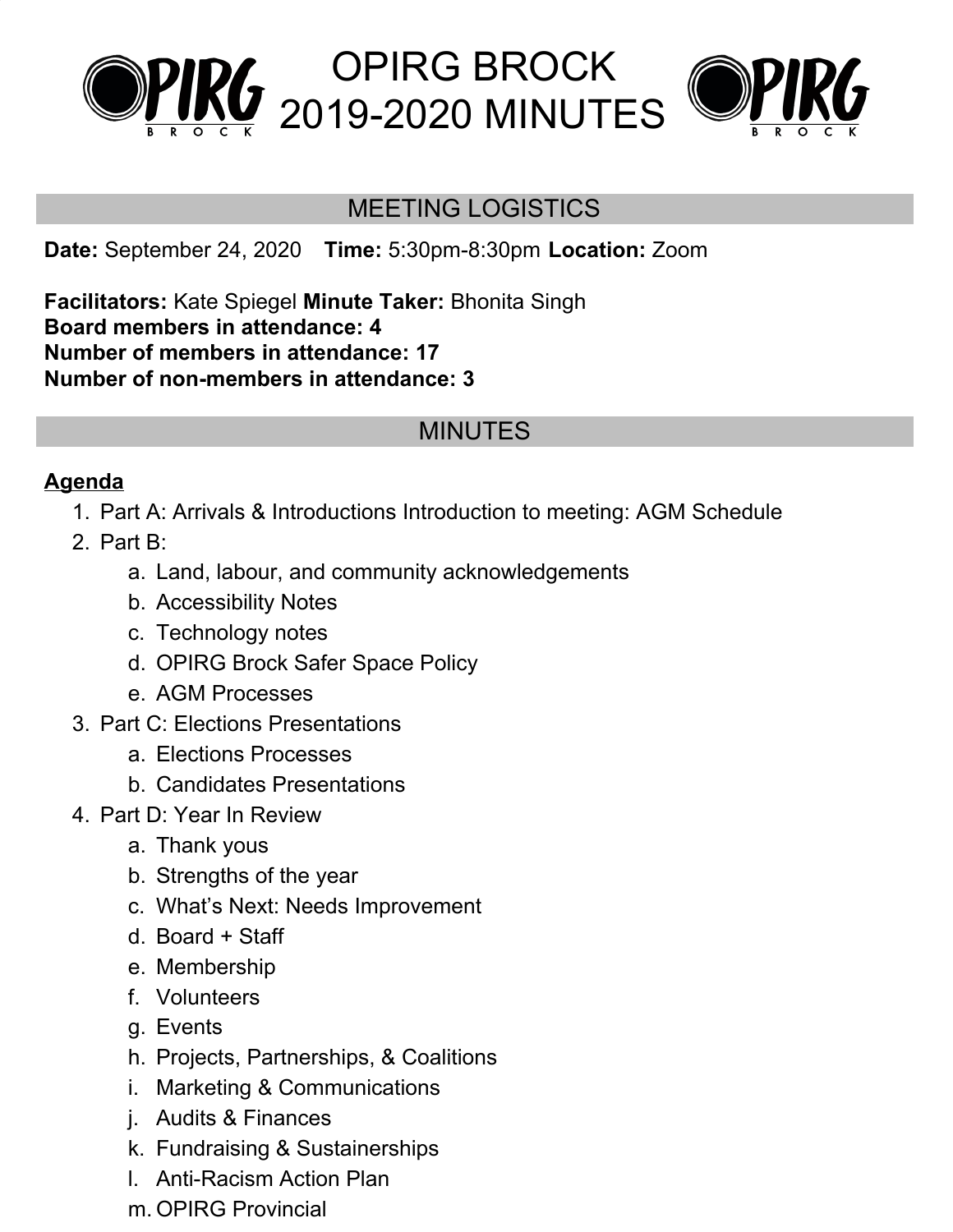



- 5. **Part E: Membership Questions & Feedback**
- 6. **Part F: Voting & Break**
- 7. **Part G: NSN Community Showcase**
	- a. What is Niagara Skills Network
	- b. Community Group Presentations
- 8. **Part H: Election Results**
- 9. **Part I: Proposal to close**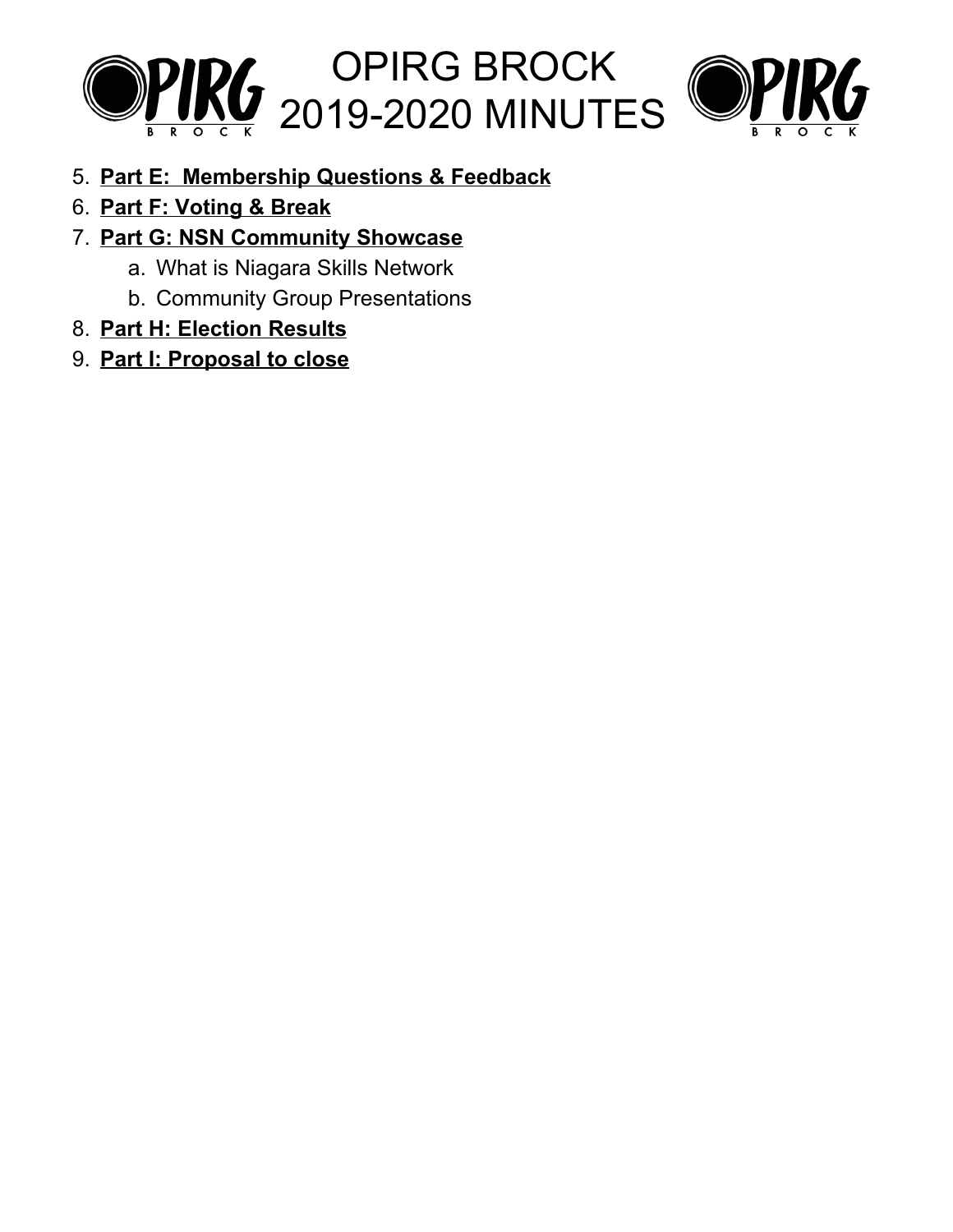



#### **Minutes (Note any discussions or questions)**

- 1. Part A: Arrivals & Introductions Introduction to meeting: AGM Schedule
- 2. Part B:
	- a. Land, labour, and community acknowledgements
	- b. Accessibility Notes
	- c. Technology notes
	- d. OPIRG Brock Safer Space Policy
	- e. AGM Processes
- 3. Part C: Elections Presentations
	- a. Elections Processes
	- b. Candidates Presentations
- 4. Part D: Year In Review
	- a. Thank yous
	- b. Strengths of the year
	- c. What's Next: Needs Improvement
	- d. Board + Staff
	- e. Membership
	- f. Volunteers
	- g. Events
	- h. Projects, Partnerships, & Coalitions
	- i. Marketing & Communications
	- j. Audits & Finances

Motion 1 : 2018 Audit approval Mover: Kate Seconder: Nathan C Decision: Approved - Consensus

Motion 2 : 2019 Audit approval Mover: Patrick Seconder: Fiona Decision:Approved- Consensus

k. Fundraising & Sustainerships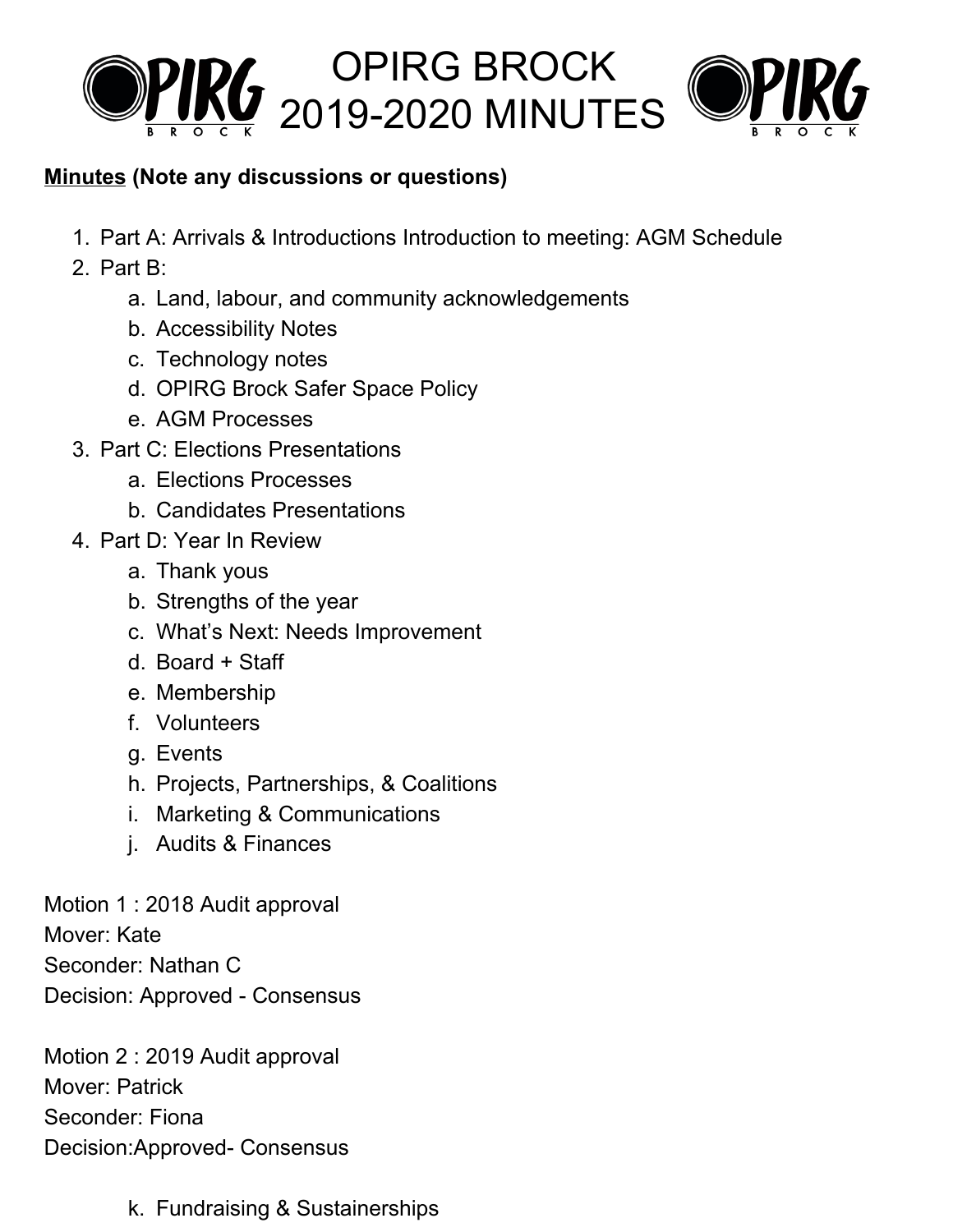



l. Anti-Racism Action Plan

m. OPIRG Provincial

# **5. Part E: Membership Questions & Feedback**

Would OPIRG Brock be open to partnering with other student-organized action for police and security abolition on campus?

Patrick answered. General OPIRG consensus is that we are willing to work with other groups on campus on this initiative. Will send email to join coalition after AGM.

## **6. Part F: Voting & Break**

# **7. Part G: NSN Community Showcase**

- a. What is Niagara Skills Network
- b. Community Group Presentations

-Emily k. : Folk arts centre

-Sarah B. : Positive living Niagara (+ streetworks) (womens community development coordinator)+ OUTNiagara

-Celeste: OUTNiagara

-Claire: Positive living Niagara (+ streetworks)

-Patrick: Niagara Anarchist Reading Group

-Deborah CFBU: 103.7 FM

- -Karen Hofman: CUPE 4207
- -Patrick: Niagara Tenant's Union

-Hamnah S. : Fight for \$15 & Fairness

-Mo C : Niagara Reproductive Justice

- -Shop small market crawl
- -Kostyn + Mo: Extinction Rebellion

## **8. Part H: Election Results**

Motion 3 : Approved 2020-2021 New Board members (x4) Mover: Ash G Seconder: Hamnah S Decision: Approved- consensus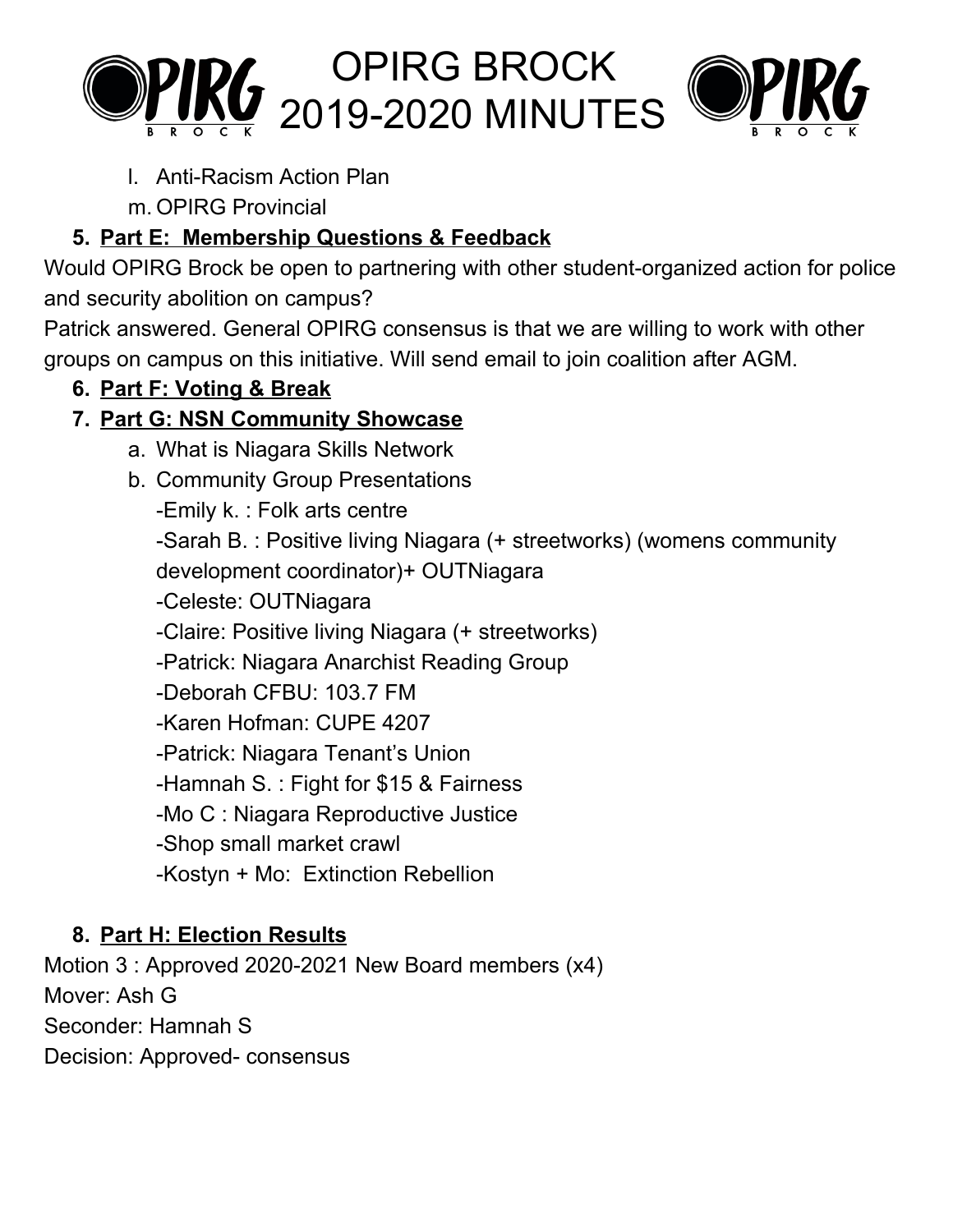



#### **9. Part I: Proposal to close**

Motion 4 : To adjourn AGM Mover: Kate Seconder: Fiona Decision: 10 Yes, 4 stand-asides . Meeting adjourned.

**Board Approval:**

**Board Member 1 Board Member 2 Name:** Bhonita Singh **Name:** Kate Spiegel

**Date Approve:** October 26, 2020 **Date Approved:** October 26, 2020

Signature: Signature: Signature: Signature: Signature: Signature: Signature: Signature: Signature: Signature: Signature: Signature: Signature: Signature: Signature: Signature: Signature: Signature: Signature: Signature: Si

Bort spiegel